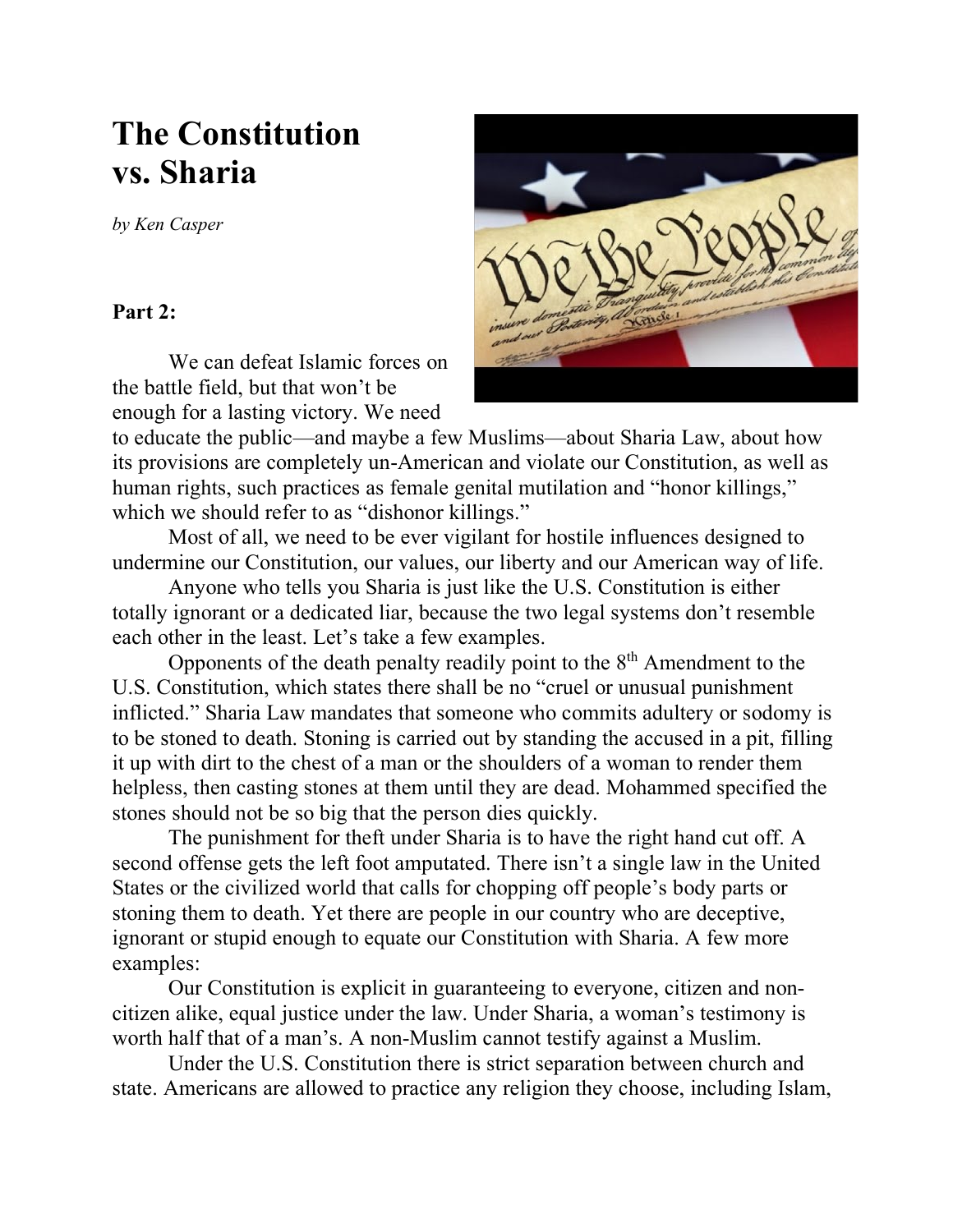or practice no religion at all. In Islam, however, there is no separation between church and state, no democracy, no religious freedom. The caliphate is a totalitarian theocracy.

How do we protect ourselves?

We know many mosques in the United States are funded by foreign governments, particularly Saudi Arabia and Turkey, and have become radicalized. We need to closely monitor them, as we once did, and close those that can be shown to be subversive.

We need to expel foreign influence, mostly Turkish, from our charter schools. The curricula they initially brought to the classroom were probably neutral and unobjectionable. After several years, however, after we let down our guard, it's a safe bet, what they are teaching now has changed. An examination of today's lesson plans will likely reveal we are handing our next generation over to Islam to help them wipe out our civilization. And yes, we should seriously question the motives and fitness (and perhaps the loyalty) of the people (school board members, superintendents, principals) who approve and carry on this foreign indoctrination of our children.

Over the past decade our government has been infiltrated by sleepers, traitors and fools. We need to purge them from our civilian and military ranks. We can start by making all federal employees sign an oath to support and defend the Constitution of the United States against all enemies, foreign and domestic, and to bear true faith and allegiance to the same. Refusal to do so should result in immediate dismissal. Violation of this oath in office amounts to treason and should carry severe consequences.

The Holy Land Foundation trial of 2008 was the largest terrorism financing trial ever successfully prosecuted in U.S. history. Among the unindicted coconspirators were the Counsel of American-Islamic Relations, CAIR, the Islamic Society of North America (ISNA) and the North American Islamic Trust (NAIT). All of them should be indicted and tried.

Using the Israeli model, we need to start profiling travelers and get away from the ridiculous TSA security practices that violate our civil rights, dignity and common sense.

The years ahead will not be easy, nor will they be peaceful. ISIS in its various forms is not going to fold its tents and slip quietly into the night. It will continue to attack us until it concludes it cannot win. It will then retreat into obscurity, but it will not go away.

Jihadists, radical Islamists, are a plague upon mankind. They recognize only one law: submit or die. We need to accept the challenge. In civilized society, we don't behead our enemies. We don't stone them or crucify their children, but we can and will fight back with the full force of our might. The crusade that looms